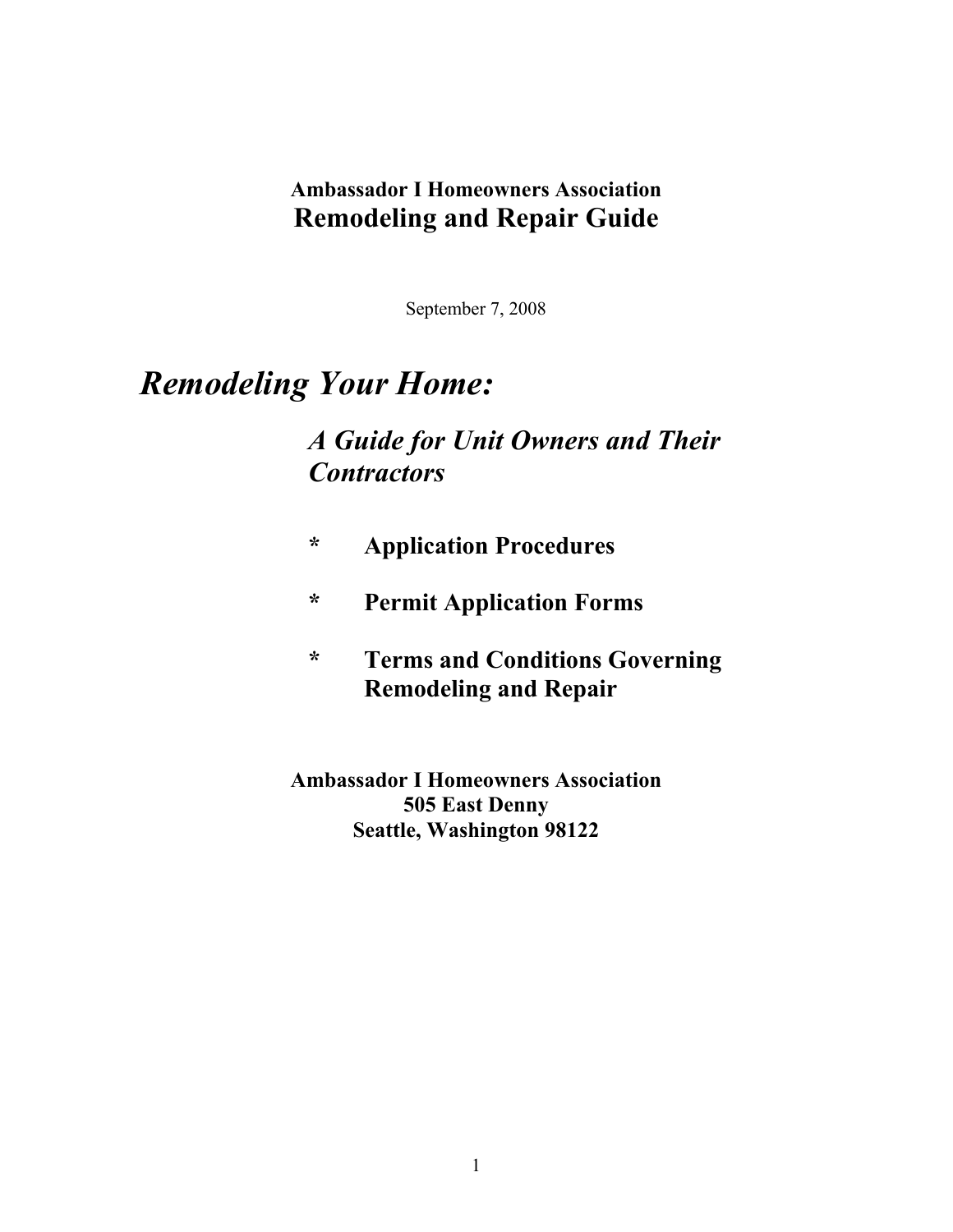### **Your Guide to Unit Remodeling and Repair at the Ambassador I Condominiums**

# **Introduction**

The residents of the Ambassador I Condominiums are both individual and collective owners of this valuable property in Seattle, Washington. Remodeling your unit, especially on a large scale, has the potential to impact both common elements held by the Association and neighboring units. Remodeling units also adds to the value of our shared investment in the Ambassador I Condominiums. This guide, which spells out rules, policies and practices governing such remodeling and repairs, is designed to facilitate a smooth process of change which will protect all of the parties involved. It is a process which engages the unit owner, the Board of Directors of the Ambassador I Condominiums, and the contractors involved.

The Board of Directors of the Ambassador I Condominiums (Board of Directors or Board) is required by the condominium declaration, bylaws, and the rules to approve all alterations to units and limited common elements. To protect the interests of the Association and all homeowners, the Board acts in the following broad ways:

- 1. The board reviews specific plans before approving the start of any work;
- 2. Requires a \$1,500 deposit for major scale remodels or a \$500 deposit for smaller projects, subject to the discretion of the Board to modify the deposit requirements upward or downward depending on the potential for damage to common elements;
- 3. Requires proof of insurance coverage by the owner and contractors;
- 4. Uses professional consultants needed to ensure the work undertaken is done in conformance with that approved by the Board; and
- 5. Limits hours of construction to Monday through Friday from 8:00 a.m. to 6:00 p.m., Saturday from 9 a.m. to 6 p.m., and Sunday from 10 a.m. to 6 p.m.

Owners, too, have responsibilities in this process. In the broadest sense, they are expected to:

- 1. File a complete application before beginning construction;
- 2. Pay the required deposit before beginning to construction;
- 3. Provide proof of insurance before beginning construction;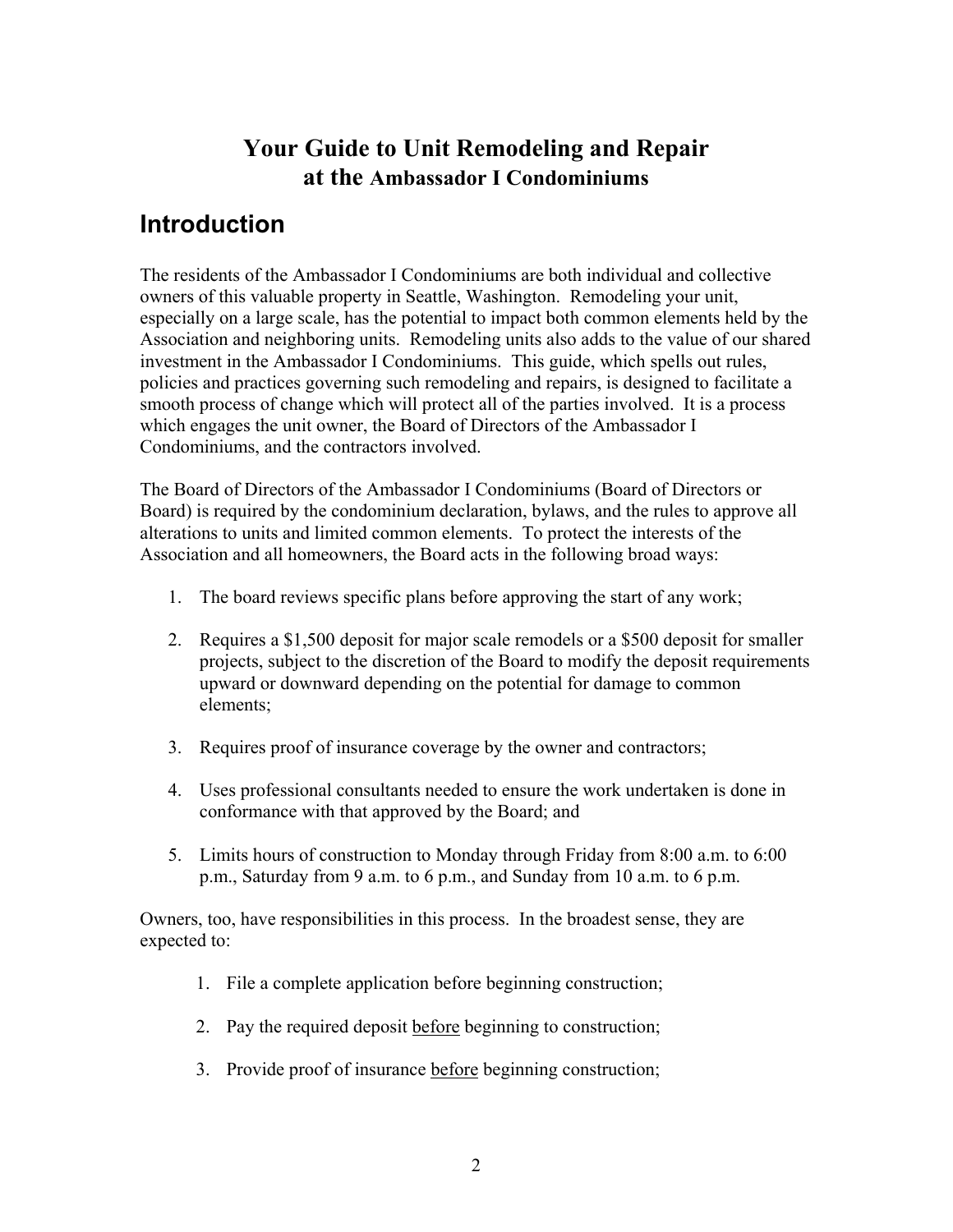- 4. Work collaboratively with the Building Manager and any Association consultants and allow timely inspections;
- 5. See that all construction related damage is repaired and all areas are cleaned up; and
- 6. Provide any required post-construction documentation including copies of approved City of Seattle construction permits.

The Association understands that remodeling plans may change. Some changes can be accommodated without notifying the Association, others require notice to the Association and approval by the Board of Directors. Please see the applicability section for work that requires notice to the Association and approval by the Board of Directors.

This guide provides a step by step pathway through the remodeling or renovation process, along with necessary forms and terms and conditions for undertaking major work.

The Application for Remodeling must be filed with the Association at least 60 days before beginning construction to allow the Board to review the request. Communications between the Board and the owner or his or her contractors will be between the Building Manager or the Association's consultants or attorney and the owner and contractors.

# **Application Process**

### *Exemptions*

All renovations require approval by the Association except:



**Carpeting**;

 $\blacksquare$  Replacement of appliances in the same location within the unit;

**EXECUTE:** Repairs where existing equipment is replaced with similar equipment in the same location; and

**Emergency repairs, however owners must call the Building Manager before** starting work

# *Applicability*

The following table summarizes the requirements for frequent repair and remodeling tasks and the applicable requirements.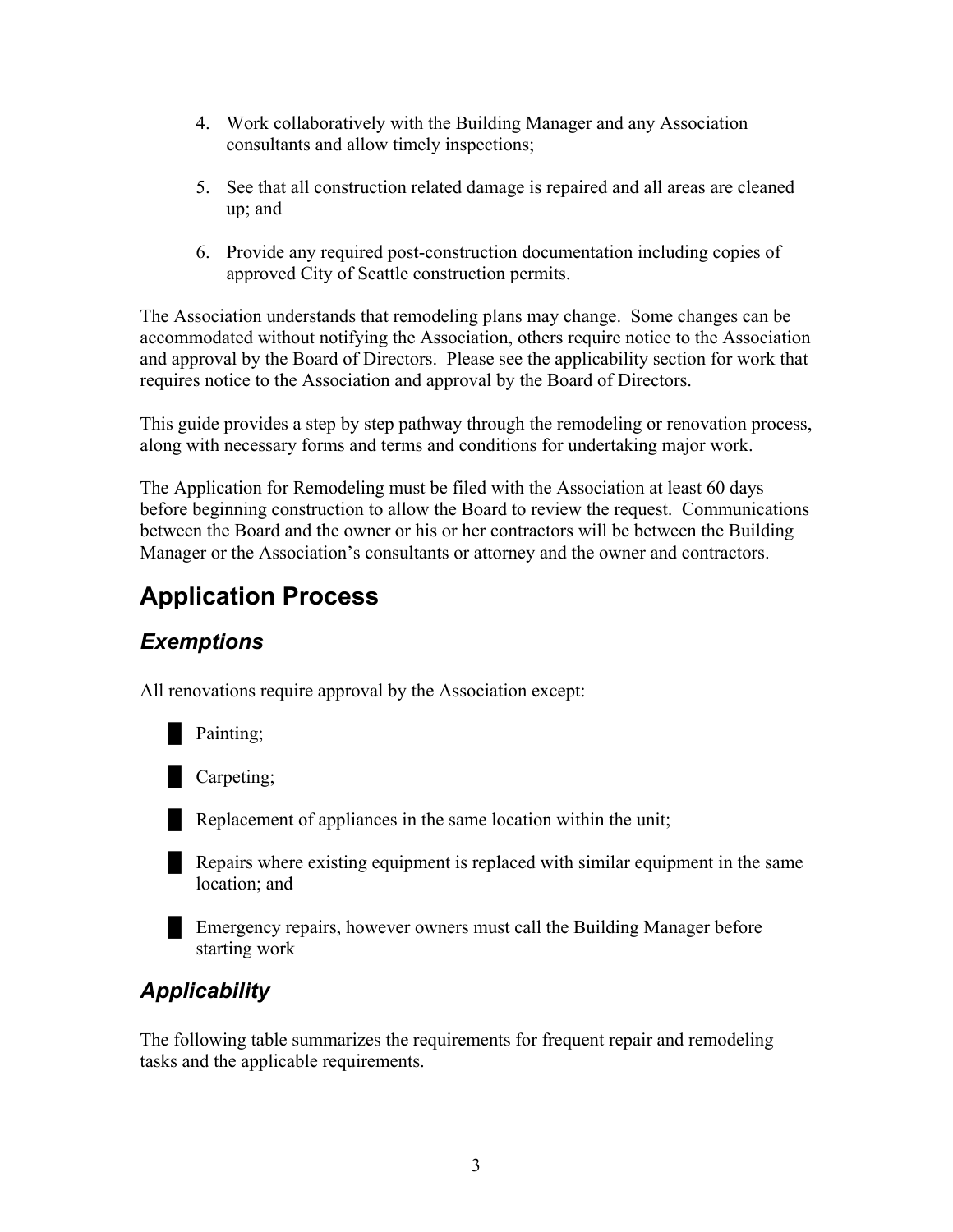| <b>Repair or Renovation</b>                                                                                                                 | <b>Is Notice to</b><br>the<br><b>Association</b><br><b>Required?</b> | Is a<br><b>Deposit</b><br><b>Required?</b>                            | <b>Is Board</b><br><b>Approval</b><br><b>Required?</b> | Is it<br>Eligible<br>for<br><b>Expedited</b><br><b>Review</b><br>and<br>Approval? |
|---------------------------------------------------------------------------------------------------------------------------------------------|----------------------------------------------------------------------|-----------------------------------------------------------------------|--------------------------------------------------------|-----------------------------------------------------------------------------------|
| Painting and changing wall<br>coverings (without<br>replacing drywall)                                                                      | Yes                                                                  | N <sub>o</sub>                                                        | Approval<br>is not<br>required                         |                                                                                   |
| New or replacement<br>carpets                                                                                                               | N <sub>o</sub>                                                       | N <sub>o</sub>                                                        | N <sub>o</sub>                                         | Approval<br>is not<br>required                                                    |
| Replacing existing floor<br>with flooring of the same<br>kind, except for new or<br>replacement hard floors                                 | Yes                                                                  | N <sub>o</sub>                                                        | N <sub>o</sub>                                         | Approval<br>is not<br>required                                                    |
| Hard surfacing flooring<br>such as tile, hardwood, or<br>concrete. Please see the<br>Hardwood Flooring Rule in<br>Appendix A of this guide  | Yes                                                                  | Yes                                                                   | Yes                                                    | Yes                                                                               |
| Replacement appliances                                                                                                                      | Yes                                                                  | Yes, if<br>there is a<br>potential<br>to damage<br>common<br>property | N <sub>o</sub>                                         | Yes                                                                               |
| Replacement cabinets and<br>countertops                                                                                                     | Yes                                                                  | Yes, if<br>there is a<br>potential<br>to damage<br>common<br>property | N <sub>o</sub>                                         | Yes                                                                               |
| Remodeling that involves<br>cutting into or replacing<br>drywall on the perimeter of<br>your unit (including walls,<br>floors, or ceilings) | Yes                                                                  | Yes                                                                   | Yes                                                    | Yes                                                                               |
| Removing or adding walls<br>if they are not Load<br><b>Bearing Walls</b> <sup>1</sup>                                                       | Yes                                                                  | Yes                                                                   | Yes                                                    | N <sub>o</sub>                                                                    |
| Modification to Load                                                                                                                        | Yes                                                                  | Yes                                                                   | Yes                                                    | N <sub>0</sub>                                                                    |

<sup>&</sup>lt;sup>1</sup> Bolded terms are defined. Please see the definitions beginning on page 17 of this guide.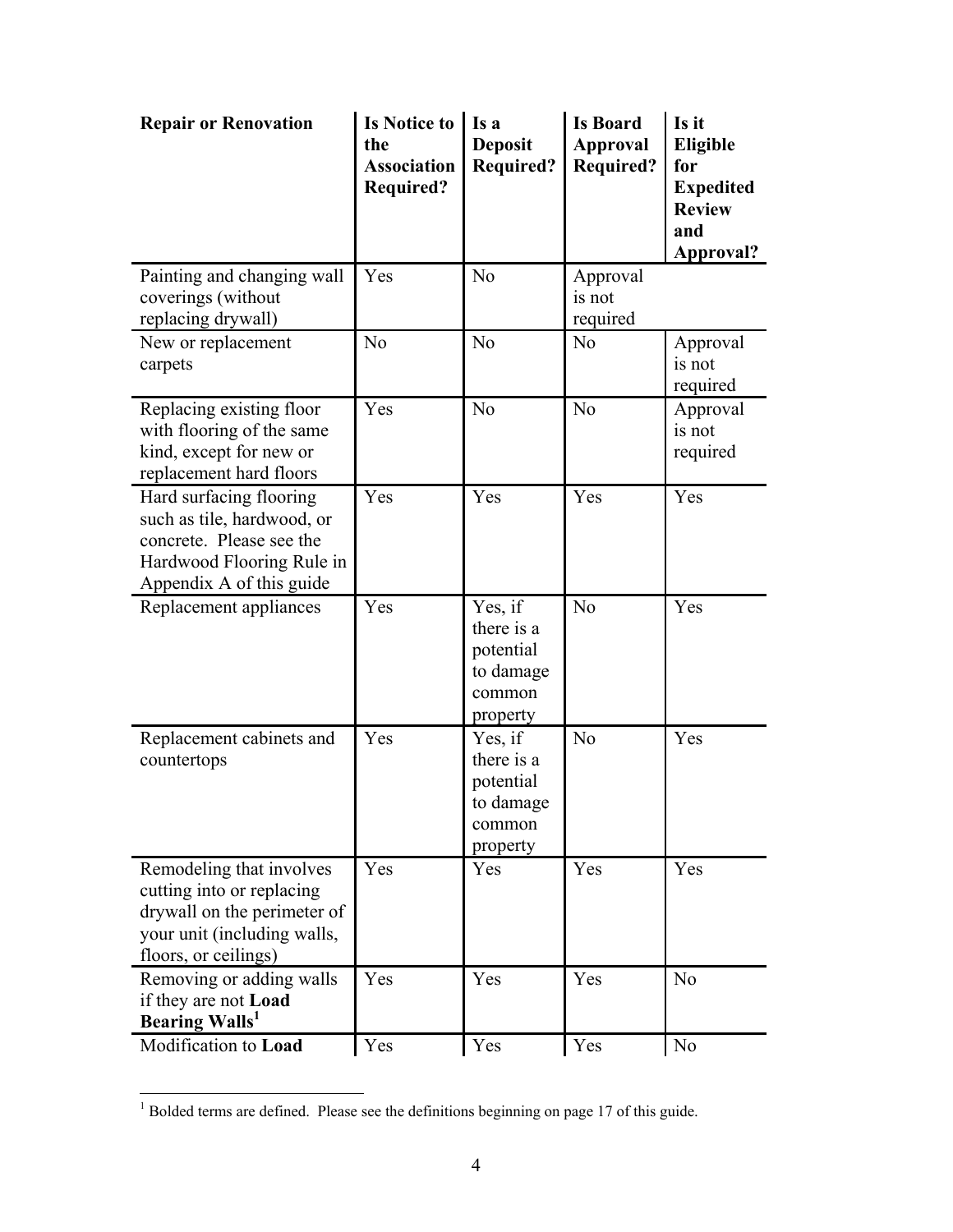| <b>Repair or Renovation</b>                                                                                                                                                                                                           | <b>Is Notice to</b><br>the<br><b>Association</b><br><b>Required?</b> | Is a<br><b>Deposit</b><br><b>Required?</b> | <b>Is Board</b><br><b>Approval</b><br><b>Required?</b> | Is it<br>Eligible<br>for<br><b>Expedited</b><br><b>Review</b><br>and<br>Approval? |
|---------------------------------------------------------------------------------------------------------------------------------------------------------------------------------------------------------------------------------------|----------------------------------------------------------------------|--------------------------------------------|--------------------------------------------------------|-----------------------------------------------------------------------------------|
| <b>Bearing Walls</b> <sup>2</sup>                                                                                                                                                                                                     |                                                                      |                                            |                                                        |                                                                                   |
| Changing the configuration<br>of your unit                                                                                                                                                                                            | Yes                                                                  | Yes                                        | Yes                                                    | Yes                                                                               |
| In-kind replacement of<br>light fixtures, electrical,<br>switches, and outlets                                                                                                                                                        | N <sub>o</sub>                                                       | N <sub>o</sub>                             | No                                                     | N <sub>o</sub>                                                                    |
| Changing wiring in your<br>unit including adding built<br>in lights, switches, wiring,<br>or outlets                                                                                                                                  | Yes                                                                  | Yes                                        | Yes                                                    | Yes                                                                               |
| Repairing or the in-kind<br>replacement of existing<br>pipes or fixtures within the<br>unit                                                                                                                                           | Yes                                                                  | N <sub>o</sub>                             | No                                                     | Approval<br>is not<br>required                                                    |
| Replacing pipes or fixtures<br>within common elements<br>or the perimeter walls of<br>the unit                                                                                                                                        | Yes                                                                  | Yes                                        | Yes                                                    | Yes                                                                               |
| Replacing windows                                                                                                                                                                                                                     | Yes                                                                  | Yes                                        | Yes                                                    | Yes                                                                               |
| Any change to the exterior<br>of your unit. The exterior<br>is owned by the association<br>and so external changes are<br>only made by the<br>association. See<br>Ambassador I<br>Condominium Association<br>Declaration Section 10.5 | Yes                                                                  |                                            | Yes                                                    |                                                                                   |

#### *Steps for Remodeling and Renovation*

 $\overline{a}$ 

- 1. The owner obtains this guide and application from the Building Manager.
- 2. At least 60 days before beginning construction, the owner submits the completed application along with remodeling plans and necessary supporting materials to the Building Manager who will then forward it to the Board for review. If expedited review is allowed, the owner must submit the application to the Building Manager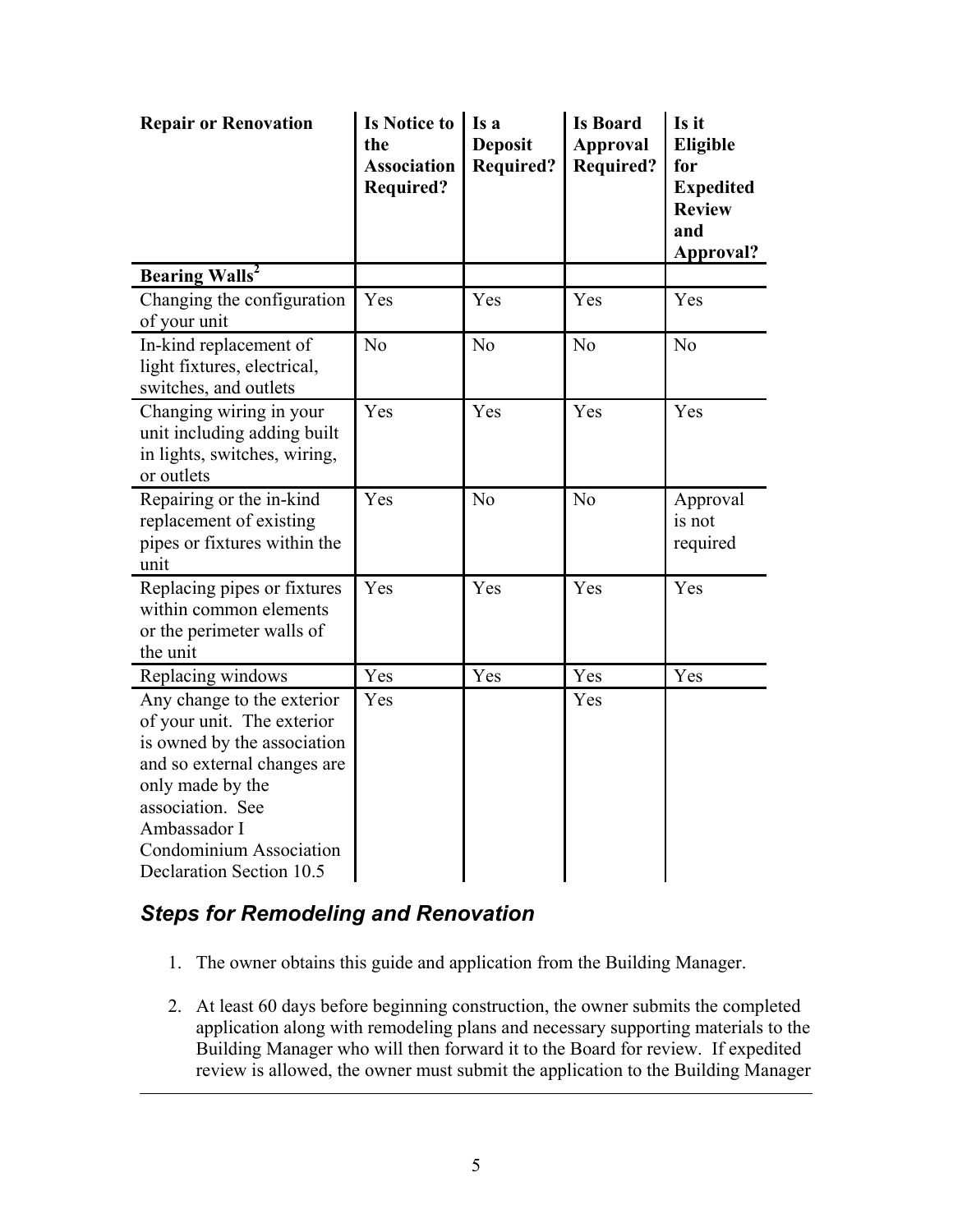45 days before beginning construction. The Association recommends that you not commit to or make any non-refundable expenditures until Board approval of the proposed work.

- 3. If only notice is required, please provide the notice form to the association before beginning any work.
- 4. The Association will acknowledge receiving your application within ten to 15 days.
- 5. The Building Manager will arrange a meeting and walk through with the owner and contractor to discuss the remodeling and renovation process and any potentially impacted **Common Elements**. 3 This walk through can be timed to coincide with another visit by your contractor.
- 6. Following its review, the Board will vote to approve, disapprove or seek more information about the work proposed in the application, reporting its action in writing to the owner. In the event of requests for more information or denial, reasons will be stated so that the owner can consider changes that may allow later approval. **Final approval will only follow submission of adequate final plans and information.**
- 7. Upon notice of approval by the Board, the owner must submit the required deposit to the Manager's Office.
- 8. Following Board approval, Building Manager will issue an **Association Permit** once a copy of the City of Seattle building permit(s) is received. **No contractors will be admitted on the premises to commence work until all Association and City of Seattle permits are issued.** It typically takes five or fewer days to issue the **Association Permit**.
- 9. The owner or contractor then does the work.

 $\overline{a}$ 

- 10. The owner and contractor cleans up and, if necessary, repairs **Common Elements**. This will be strictly enforced by the Building Manager. If the Association incurs any costs, including cleaning or repairing **Common Elements**, inspection, or enforcement costs, the owner will be invoiced and the deposit will be applied against the charges.
- 11. After the work and clean up are completed, the Building Manager conducts an inspection of the **Common Elements**.
- 12. The owner then submits any required post construction documentation including signed City of Seattle inspection forms.

 $3$  Bolded terms are defined. Please see the definitions beginning on page 17 of this guide.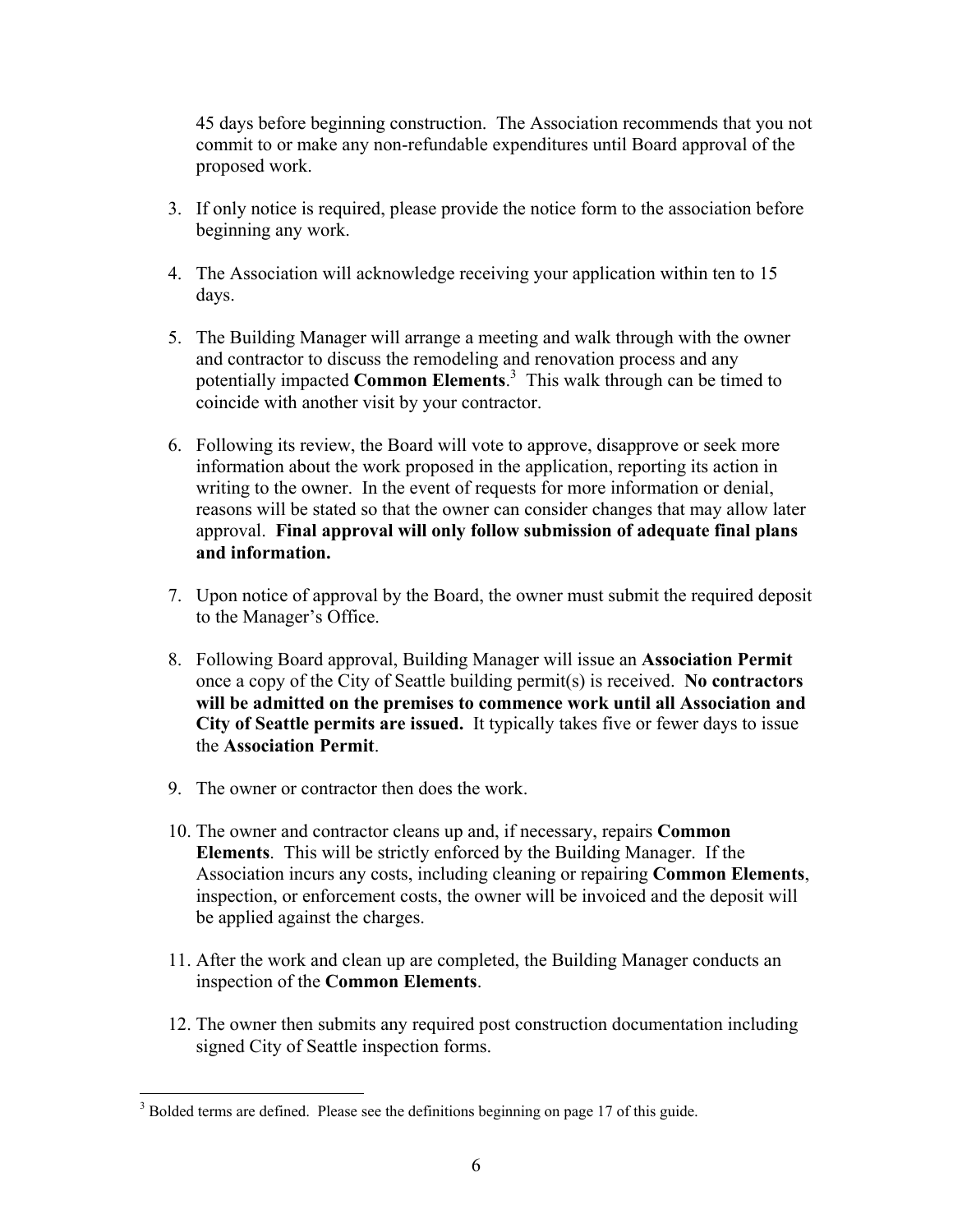13. The Building Manager then releases any un-expended part of the deposit. A statement will be included documenting any costs incurred by the association and any deductions from the deposit. The deposit will be returned within 30 days of the completion of the project and submission of any required post construction documentation.

Steps 1 through 7 typically take nine weeks unless the project is eligible for expedited review and approval. In some cases approval can take longer then nine weeks. Please plan accordingly. A complete application will speed the review and approval process.

### *Walk Through*

The purpose of the "walk through" is for the Building Manager, owners, and general or main contractor to understand the proposed work and any potential impacts of the work on the **Common Elements** or the other building owners and residents. The Building Manager, owners, and general or main contractor attend the walk through. If the work is technical, the Association may have a consultant attend the walk through.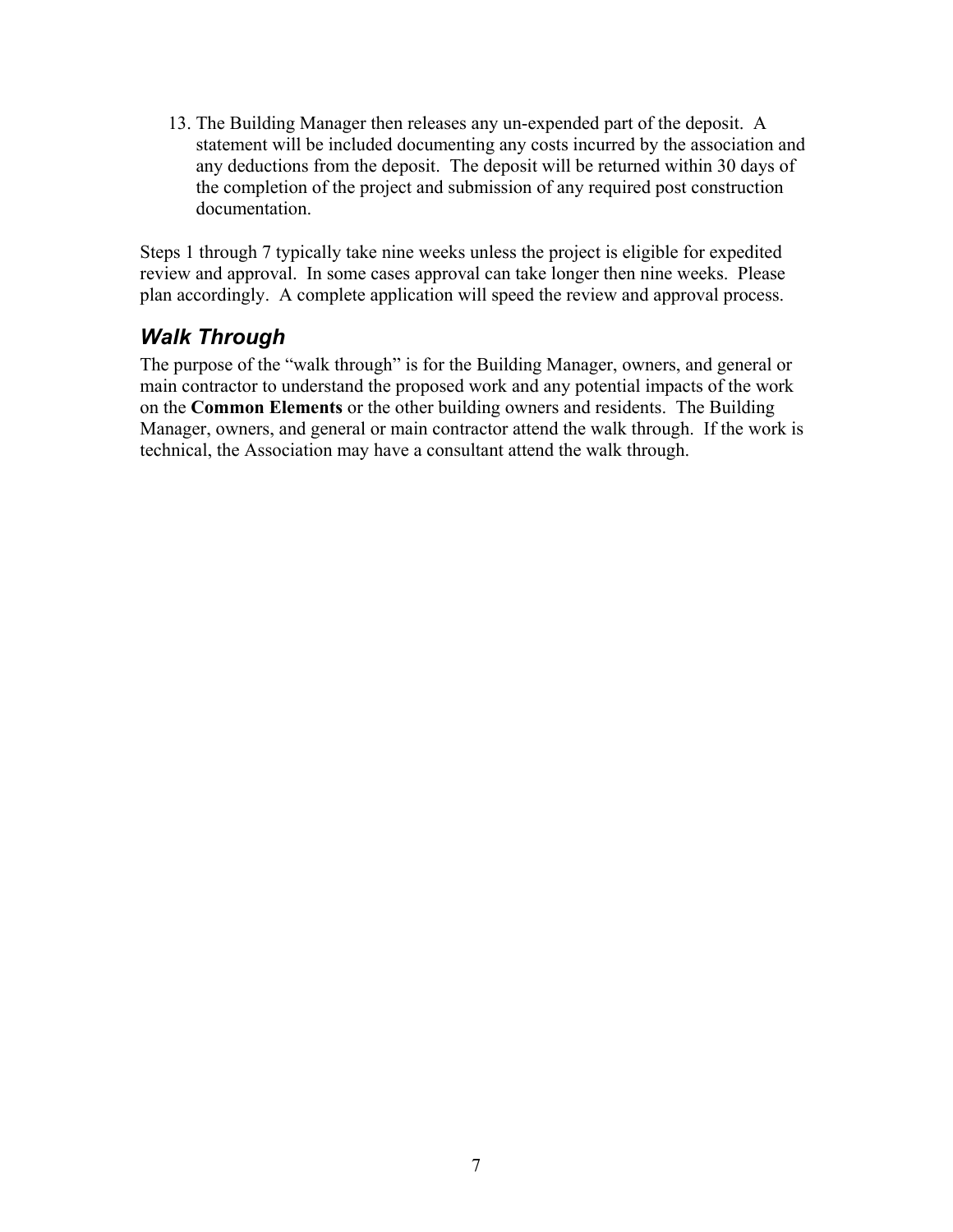# **Ambassador I Condominium Remodel Application Form**

**The Original and Six Copies of the Application and Documentation must be submitted or emailed** 

| Unit Owner(s): $\qquad \qquad$                                                                                                                                                                                                      |
|-------------------------------------------------------------------------------------------------------------------------------------------------------------------------------------------------------------------------------------|
|                                                                                                                                                                                                                                     |
|                                                                                                                                                                                                                                     |
|                                                                                                                                                                                                                                     |
| Application Date: 1988.                                                                                                                                                                                                             |
|                                                                                                                                                                                                                                     |
| <b>Owner's Mailing Address:</b> National Address of the Contract of the Contract of the Contract of the Contract of the Contract of the Contract of the Contract of the Contract of the Contract of the Contract of the Contract of |
|                                                                                                                                                                                                                                     |
| <b>Owner's Daytime Telephone Number:</b>                                                                                                                                                                                            |
|                                                                                                                                                                                                                                     |
| Owner's Evening and Weekend Telephone Number:                                                                                                                                                                                       |
|                                                                                                                                                                                                                                     |

#### Owner's Email Address:

I (We) request that the Ambassador I Condominium Association approve the remodeling or renovation of our Ambassador I condominium unit in compliance with the Ambassador I Association rules, requirements, and conditions. The following checked items and explanation of scope and materials, along with attached plans and detailed drawings, represent the extent of our request:

#### **Description of Remodeling/Renovation Project Components**

Please describe the proposed remodel. Attach drawings, sketches, plans, product information or specifications for work impacting or involving common or limited **Common Elements**. Plans showing the proposed work are required: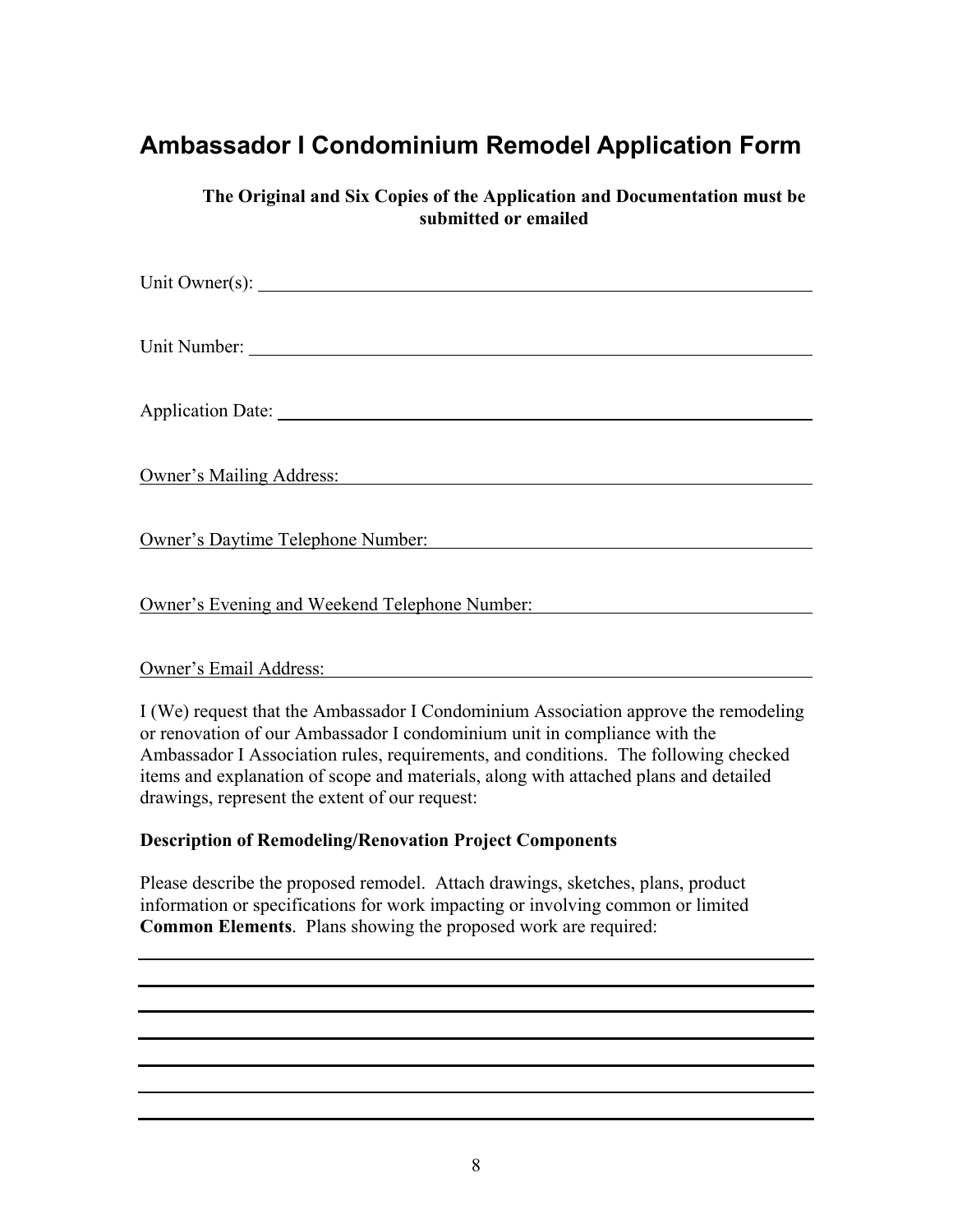#### **Any changes made to the original proposed work must be submitted in writing to the board and approved by the Board prior to being implemented.**

City of Seattle permits are required for any mechanical, electrical, and plumbing work. Permits are also required for any structural changes.

Any work which involves or cuts into any existing walls, ceilings, floors or other common or limited **Common Elements** must be performed by a licensed contractor. Electrical, plumbing and mechanical work which impacts any limited **Common Elements** must be performed by a contractor licensed in the appropriate trade.

Identify any required permits below:

| Who will be doing the work? _________ Owner ________ Contractor                                                                                 |
|-------------------------------------------------------------------------------------------------------------------------------------------------|
| If Contractor will undertake some work please provide the following:                                                                            |
|                                                                                                                                                 |
|                                                                                                                                                 |
| Phone number:                                                                                                                                   |
|                                                                                                                                                 |
| Work to be undertaken by the licensed contractor:                                                                                               |
|                                                                                                                                                 |
| ,我们也不能在这里的时候,我们也不能在这里的时候,我们也不能会不能会不能会不能会不能会不能会不能会不能会不能会不能会。<br>第2012章 我们的时候,我们的时候,我们的时候,我们的时候,我们的时候,我们的时候,我们的时候,我们的时候,我们的时候,我们的时候,我们的时候,我们的时候,我 |
| Work cannot begin before written approval by Board.                                                                                             |
| Planned start date:                                                                                                                             |
| Planned completion date:                                                                                                                        |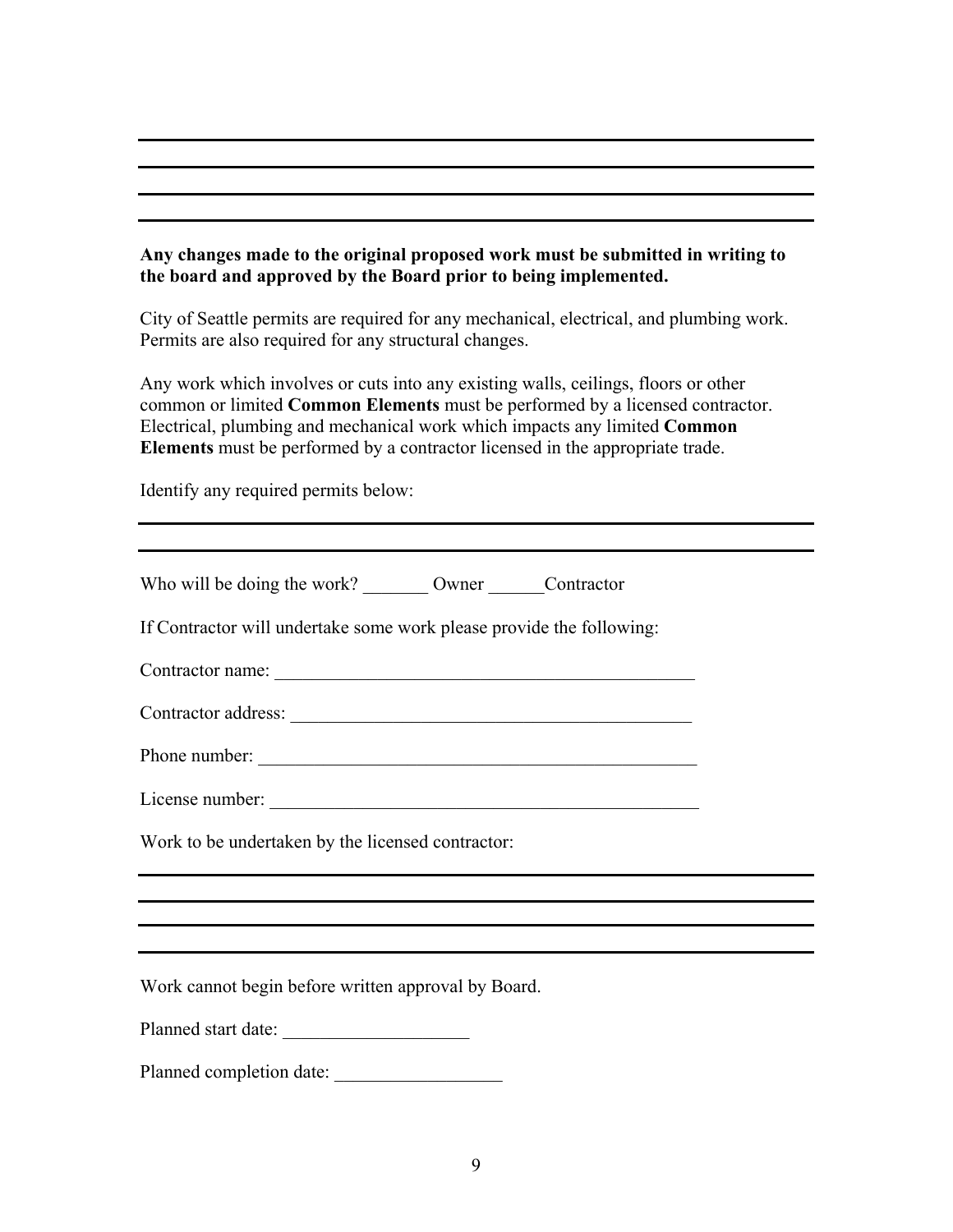**By signing below, the owner and contractor, if any, acknowledges and agrees that he or she has read and understands the rules and construction terms and conditions applicable to the proposed remodel. We have also been given the** *Ambassador I Homeowners Association Remodeling and Repair Guide***. We (I) expressly agree to comply with the rules, construction terms and conditions, any conditions applied to this approval, and the applicable City of Seattle construction codes.** 

**We understand that this application must provide sufficient information (design drawings and material specifications) to allow the Association to assess the intended work and its affect on Common Elements and other units.** 

**By signing below the owner and contractor, if any, agree to indemnify and hold the Association harmless for any damage to property or persons arising out of the work and/or any causes of action that arise from it.** 

**Inspections or approvals by the Association do not alter, diminish or eliminate the total responsibility and obligations of the Owner and the Contractor for the work and any damages or liabilities arising from it.** 

| <b>Unit Owner:</b>        | Date |
|---------------------------|------|
|                           |      |
| $\mathbf{r}$ $\mathbf{r}$ | ∽    |

| <b>Unit Owner:</b> | Date |
|--------------------|------|
|                    |      |

**Remodeling Construction Company Name(s):** 

| <b>License Number of</b> |  |  |
|--------------------------|--|--|
| Contractor               |  |  |

**Signature of Contractor** 

|                   | Date |
|-------------------|------|
| <b>Print Name</b> |      |
| <b>Title</b>      |      |
| <b>Date</b>       |      |

| Remodel deposit received on |  |
|-----------------------------|--|
|-----------------------------|--|

(Deposit may be used for an inspector if required and other costs incurred by the association)

**DECISION BY THE BOARD OF DIRECTORS:**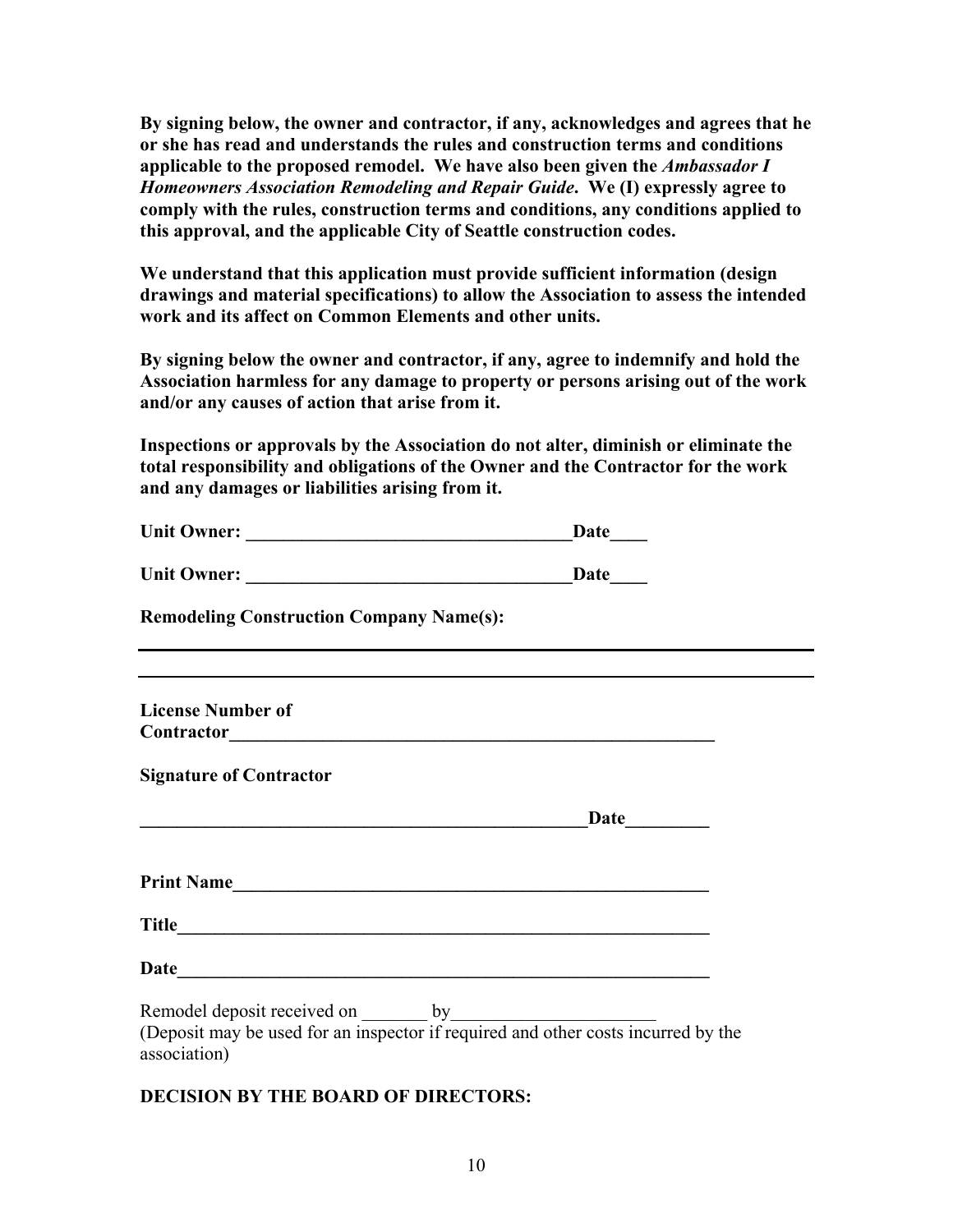Approved: Conditionally approved:

**The following conditions must be met:** 

**More information needed for Approval: \_\_\_\_\_\_\_\_\_\_ Please provide the following information:** 

**Not Approved\_\_\_\_\_\_\_\_\_\_\_**

Board Member Signature Date

| Action                                       | Date |
|----------------------------------------------|------|
| Permits received                             |      |
| Plans provided                               |      |
| Deposit received                             |      |
| Application approved                         |      |
| Construction begun                           |      |
| Construction complete                        |      |
| Signed City of Seattle Permit inspection     |      |
| forms and, if applicable, the certificate of |      |
| occupancy provided                           |      |
| Manager inspection                           |      |
| Manager sign off                             |      |
| Deposit returned                             |      |

 $\frac{1}{2}$  ,  $\frac{1}{2}$  ,  $\frac{1}{2}$  ,  $\frac{1}{2}$  ,  $\frac{1}{2}$  ,  $\frac{1}{2}$  ,  $\frac{1}{2}$  ,  $\frac{1}{2}$  ,  $\frac{1}{2}$  ,  $\frac{1}{2}$  ,  $\frac{1}{2}$  ,  $\frac{1}{2}$  ,  $\frac{1}{2}$  ,  $\frac{1}{2}$  ,  $\frac{1}{2}$  ,  $\frac{1}{2}$  ,  $\frac{1}{2}$  ,  $\frac{1}{2}$  ,  $\frac{1$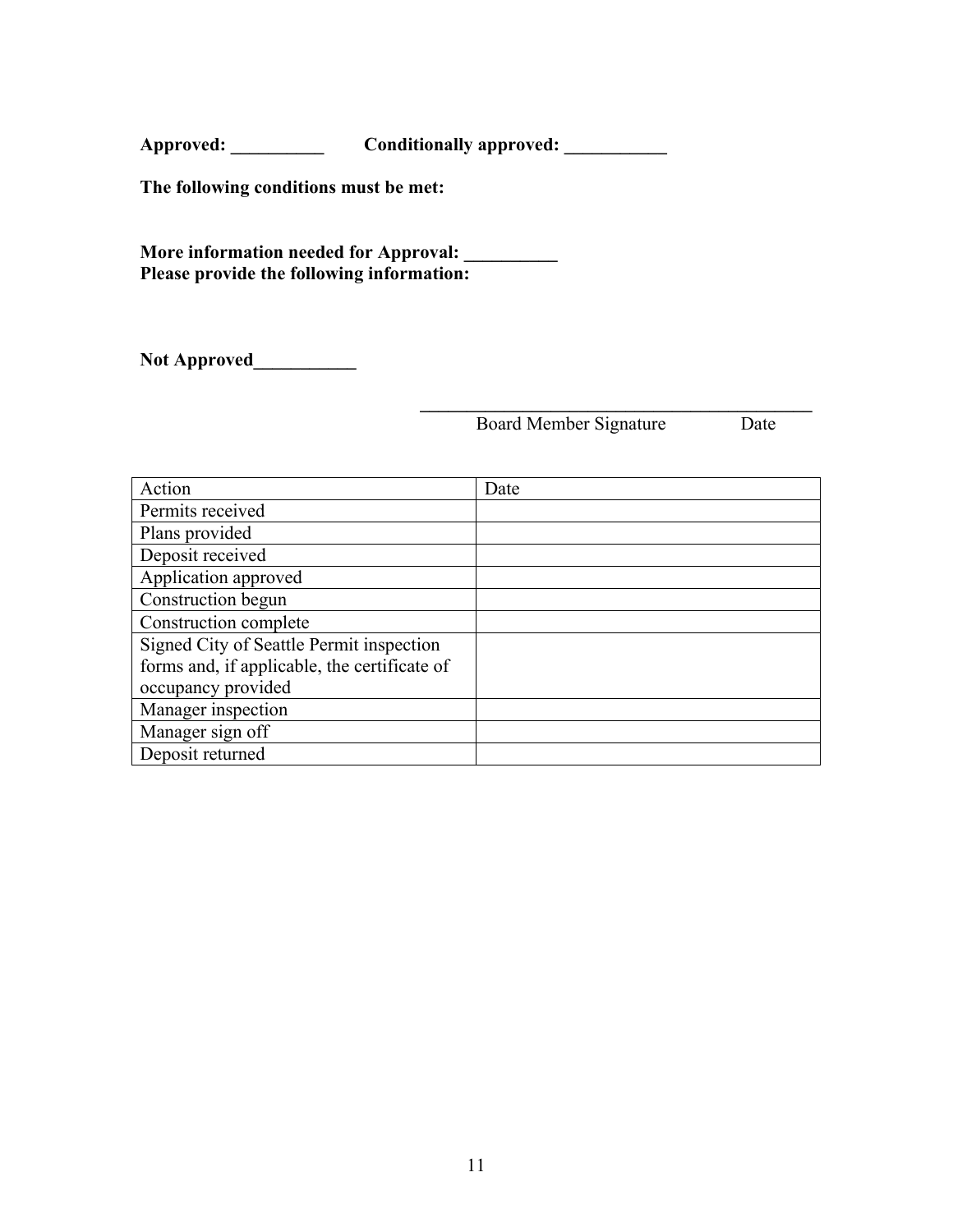# **Agreement to Required Inspections**

**The Owner and Contractor(s) agree that the required inspections by the Association's professional consultant will be done in a timely manner and that responsibility for scheduling such inspections is that of the Owner and Contractor who will contact the AP Manager to arrange for them to take place:** 

| Pre-construction inspection before any work begins on unit    |             |
|---------------------------------------------------------------|-------------|
| Post demolition completion prior to any other work commencing |             |
| Upon completion of project                                    |             |
| <b>Ambassador I Condominium Association</b>                   |             |
|                                                               |             |
| <b>Authorized Signature</b><br><b>Title</b>                   |             |
| Date                                                          |             |
| <b>Unit Owner</b>                                             | <b>Date</b> |
| <b>Unit Owner</b>                                             | Date        |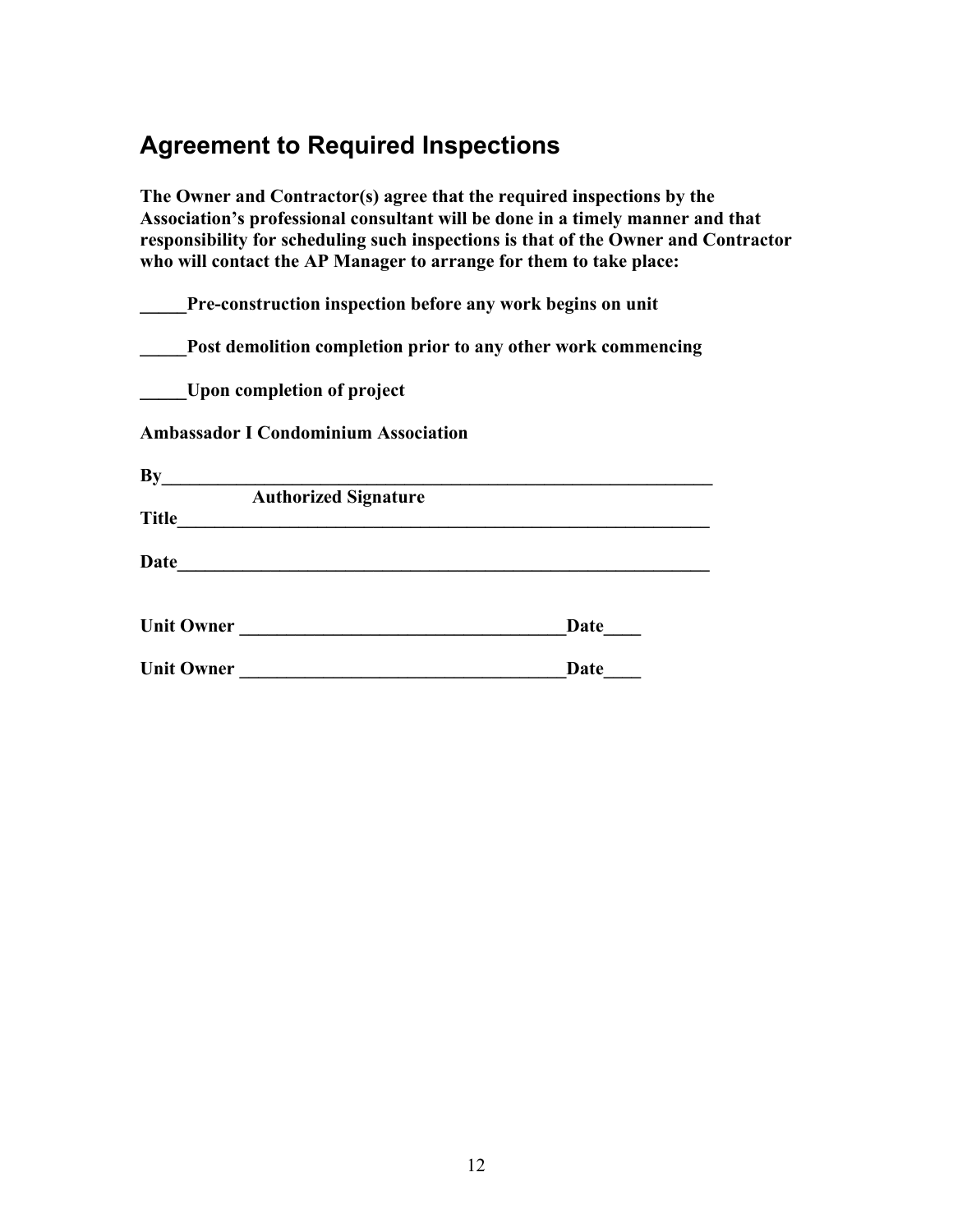# **Ambassador I Condominium Remodel Notice Form**

(Not required if a Remodel Application form is required)

#### **The original must be submitted or emailed**

| Owner's Mailing Address:<br>San Francisco Communication and Communication and Communication and Communication and Communication and Communication and Communication and Communication and Communication and Communication and Co |
|----------------------------------------------------------------------------------------------------------------------------------------------------------------------------------------------------------------------------------|
| Owner's Daytime Telephone Number:<br>Contract Contract Contract Contract Contract Contract Contract Contract Contract Contract Contract Contract Contract Contract Contract Contract Contract Contract Contract Contract Contrac |
| Owner's Evening and Weekend Telephone Number:                                                                                                                                                                                    |
| Owner's Email Address:<br>Contains a strategy of the strategy of the strategy of the strategy of the strategy of the strategy of the strategy of the strategy of the strategy of the strategy of the strategy of the strategy of |
| I (We) are undertaking the following work:                                                                                                                                                                                       |
| <b>Description of Remodeling/Renovation Project Components</b>                                                                                                                                                                   |
| Please describe the proposed remodel and the dates on which the work will take place:                                                                                                                                            |
|                                                                                                                                                                                                                                  |
|                                                                                                                                                                                                                                  |
|                                                                                                                                                                                                                                  |
|                                                                                                                                                                                                                                  |
|                                                                                                                                                                                                                                  |
|                                                                                                                                                                                                                                  |
|                                                                                                                                                                                                                                  |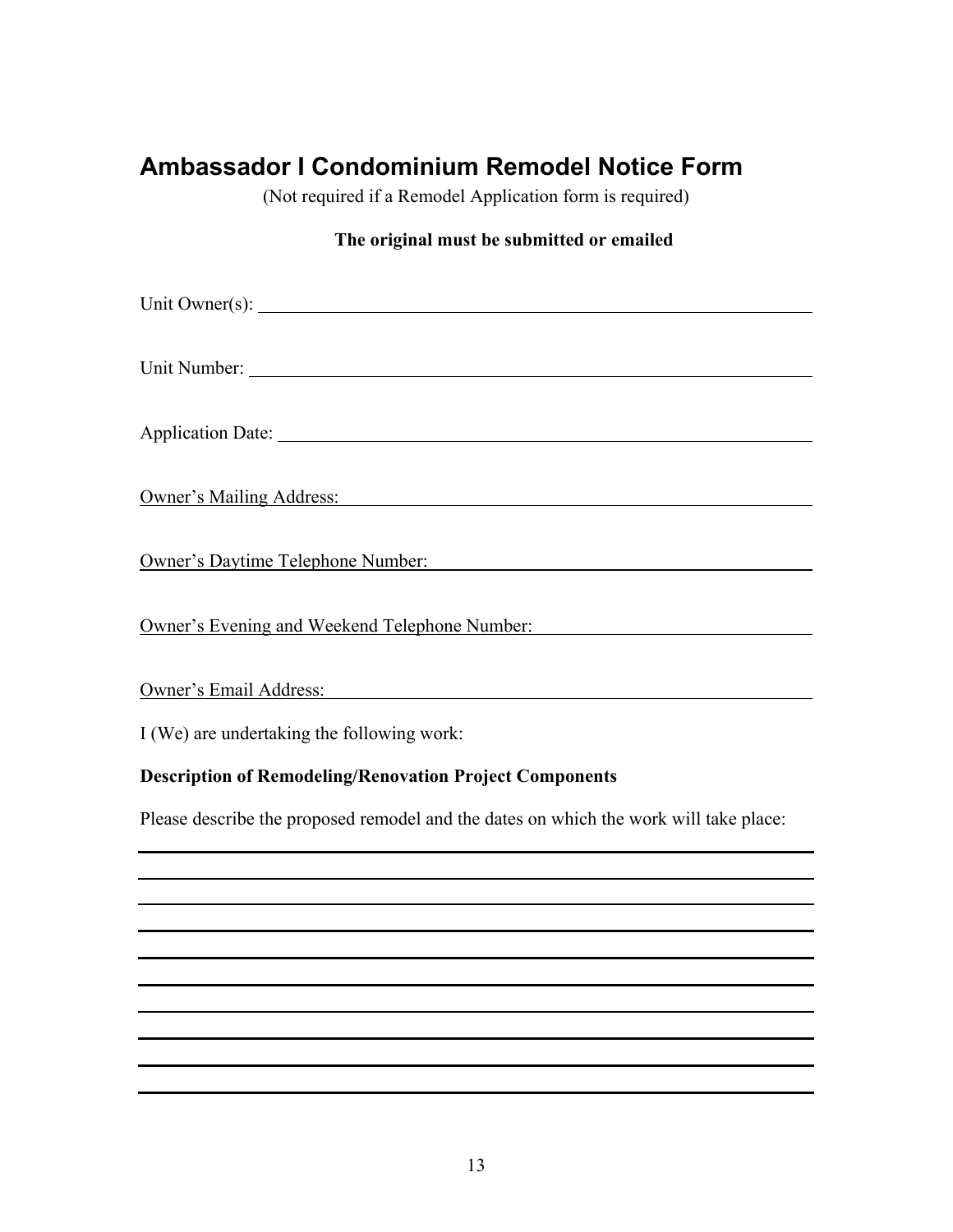**Notice must be provided for any changes made to the original work or work dates to the Board prior to being implemented.** 

Who will be doing the work? Owner Contractor

If Contractor will undertake some work please provide the following:

| Contractor name:         |
|--------------------------|
| Contractor address:      |
| Phone number:            |
| License number:          |
| Planned start date:      |
| Planned completion date: |

**By signing below, the owner and contractor, if any, acknowledges and agrees that he or she has read and understands the rules and construction terms and conditions applicable to the proposed remodel. We have also been given the** *Ambassador I Homeowners Association Remodeling and Repair Guide***. We (I) expressly agree to comply with the rules, construction terms and conditions, any conditions applied to this approval, and the applicable City of Seattle construction codes.** 

**By signing below the owner and contractor, if any, agree to indemnify and hold the Association harmless for any damage to property or persons arising out of the work and/or any causes of action that arise from it.** 

**Inspections or approvals by the Association do not alter, diminish or eliminate the total responsibility and obligations of the Owner and the Contractor for the work and any damages or liabilities arising from it.** 

| <b>Unit Owner:</b> | Date |
|--------------------|------|
| <b>Unit Owner:</b> | Date |

**Remodeling Construction Company Name(s):**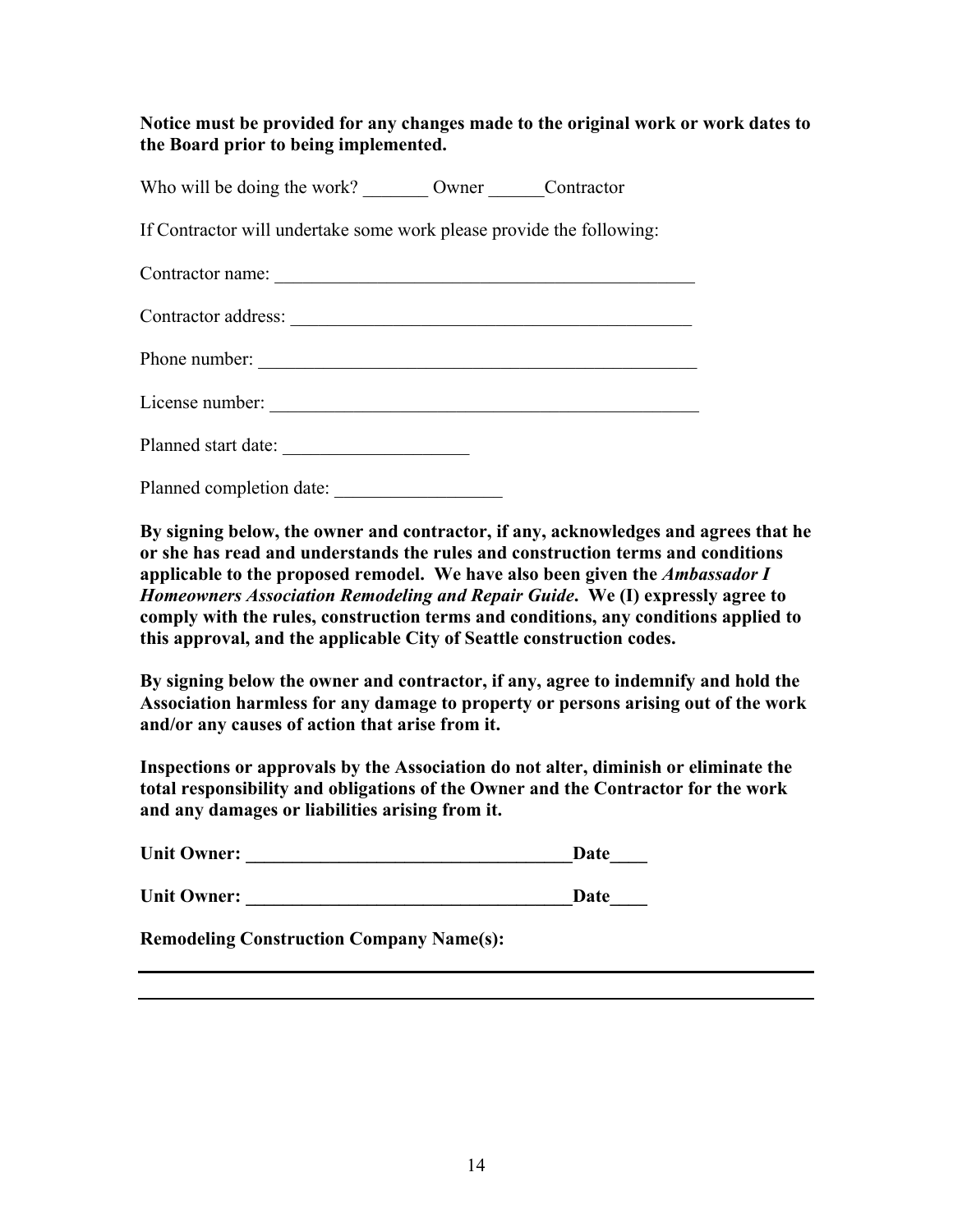## **Terms and Conditions for Remodeling Ambassador I Condominium Association**

#### *I. Construction Requirements*

- 1. All work shall be performed in a professional and workmanlike manner and in strict accordance with this document, all current City of Seattle and State of Washington codes, the approved design specifications of manufacturers and any additional requirements of the Ambassador I Condominium Association for particular projects.
- 2. The Ambassador I Condominium Association Board of Directors may prescribe work schedules, types of construction equipment or other protections for the Association and other units.
- 3. The Unit Owner (or his Contractor) shall obtain all required City of Seattle building permits and submit a copy of each permit to the Building Manager prior to the commencement of any work. A copy of the contractor's license, as well as the licenses of any and all subcontractors, shall also be submitted.
- 4. There will be no new modifications, intrusions or cutting of the common elements without the written approval of the Board of Directors.
- 5. There will be no modifications of or intrusions into the fire regulated walls between units or attic without the written approval of the Board of Directors.

Before any changes in the approved design or materials are permitted, proposed changes must be submitted to the Board of Directors. Any work or materials not approved by the Board of Directors will be removed or reconstructed at the Owner's expense.

#### *II. Insurance Requirements*

1. No work shall commence until the Contractor and/or Sub-Contractors have provided in writing the following insurance certificates with the minimum limits indicated. Such written documents shall be signed and endorsed by the insurance agent responsible for maintaining the applicable coverage and submitted to the Building Manager.

#### **CONTRACTORS INVOLVED IN** *STRUCTURAL* **REPAIRS**

TYPE OF COVERAGE REQUIREMENTS MINIMUM LIMIT

Public Liability Insurance  $$1,000,000$ (Including completed operations)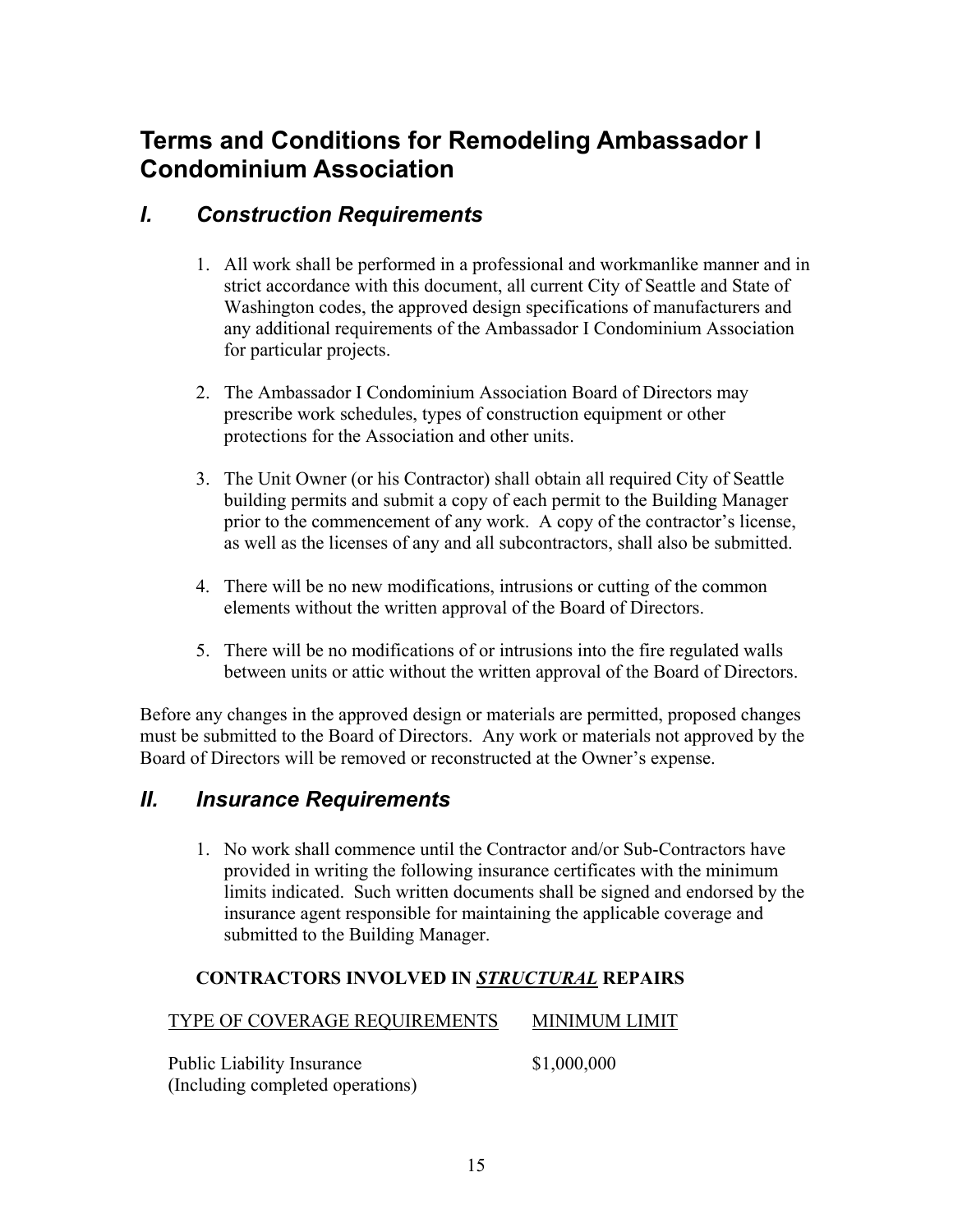| Workers Compensation Insurance | \$500,000 |
|--------------------------------|-----------|
| Automobile Liability           | \$500,000 |

#### **CONTRACTORS INVOLVED IN** *NON-STRUCTURAL* **REPAIRS**

| TYPE OF COVERAGE REQUIREMENTS                                         | MINIMUM LIMIT         |
|-----------------------------------------------------------------------|-----------------------|
| <b>Public Liability Insurance</b><br>(Including completed operations) | \$300,000             |
| Property                                                              | amount of improvement |
| <b>Workers Compensation Insurance</b>                                 | \$100,000             |
| Automobile Liability                                                  | \$300,000             |

Not withstanding the above minimum amounts, no insurance coverage shall be less then the minimum required by Washington law.

2. Each required insurance policy shall NAME THE AMBASSADOR I CONDOMINIUM ASSOCIATION AS AN ADDITIONAL INSURED for the duration of the project and associated construction activity. The additional insured documentation shall include a clause requiring a minimum of ten (10) days notice be provided to the Association before termination or modification of such policy.

#### *III. Construction Deposit from Owner*

A construction deposit of \$1,500 will be required from the Owner for major changes to the interior of the unit, such as remodeling of kitchens, bathrooms, or the removal and replacements of walls. A \$500 deposit will be required for smaller projects, subject to the discretion of the Board to modify the deposit requirements upward or downward as needed to cover the association's potential costs due to the remodel.

- 1. The required deposit is to be given to the Building Manager within ten (10) days of approval. The deposit will be returned in whole or in part within thirty (30) days after the final inspection by the Association and the receipt of any required documentation by the Association.
- 2. Any amount withheld will be based on damage to persons or property arising from the work or costs incurred by the association to enforcement the rules and conditions applicable to the remodel including the hiring of any consultants or professionals necessary to inspect or document that the work complies with the application rules and conditions.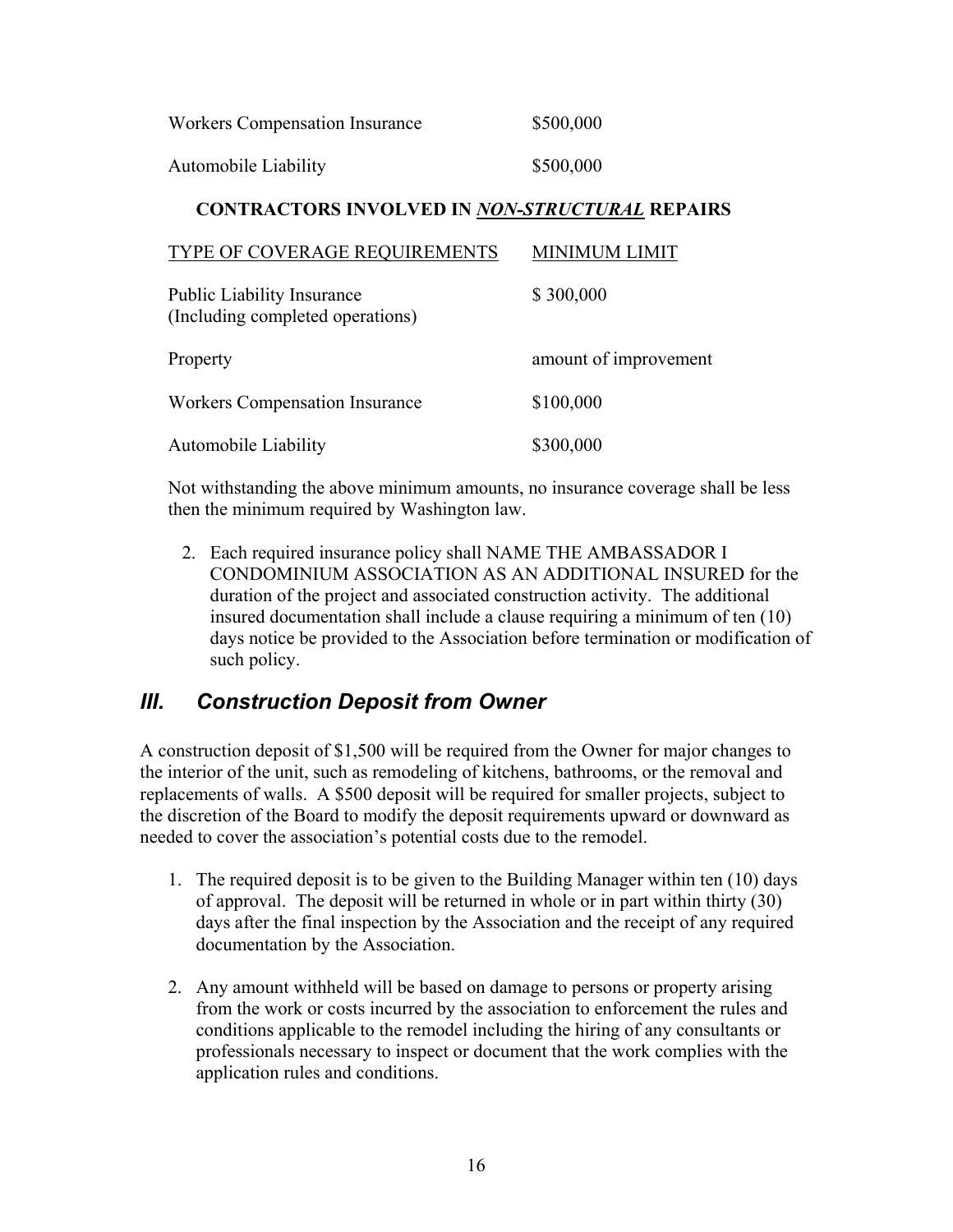3. A complete accounting of any funds withheld will be submitted by the Association to the Owner.

## *IV. Liens*

The Board of Directors recommends that the unit Owner record a Notice of Commencement and obtain copies of final release or satisfaction of liens before making final payment to contractors and to otherwise comply with the construction lien laws of Washington in consultation with the Owner's counsel.

### *V. Inspections*

The Association shall maintain the right, but not the obligation, to inspect work in progress and after completion. However, Association inspections do not relieve the Owner and Contractor from their exclusive responsibility to assure that the work is done in conformity with approved plans and specifications, Ambassador I Condominium Association requirements and current City of Seattle and State of Washington codes and regulations.

## *VI. Property Protection and Security*

Any damage to elevators or Common Elements must be immediately reported to the Building Manager.

All **Common Elements** exterior doors are to remain closed and locked during any renovation project. Under no circumstance are the doors to be propped open or left unlocked. Violation of this provision is grounds for denial of access to the property.

Every effort should be made to do their work in the least disruptive ways possible, even as the Association recognizes that all construction has accompanying noise and other impacts.

*The Ambassador I Condominium Association and Board of Directors express their gratitude to all Owners and Contractors for their diligent cooperation.* 

# **Definitions**

**Association Permit**: An approval issued by the Building Manager to begin work that requires approval by the Association Board of Directors after approval by the Board and approval of any necessary building or construction permits by the City of Seattle.

**Common Elements**: The common elements consist of all portions of the condominium, other than the units, including the following: